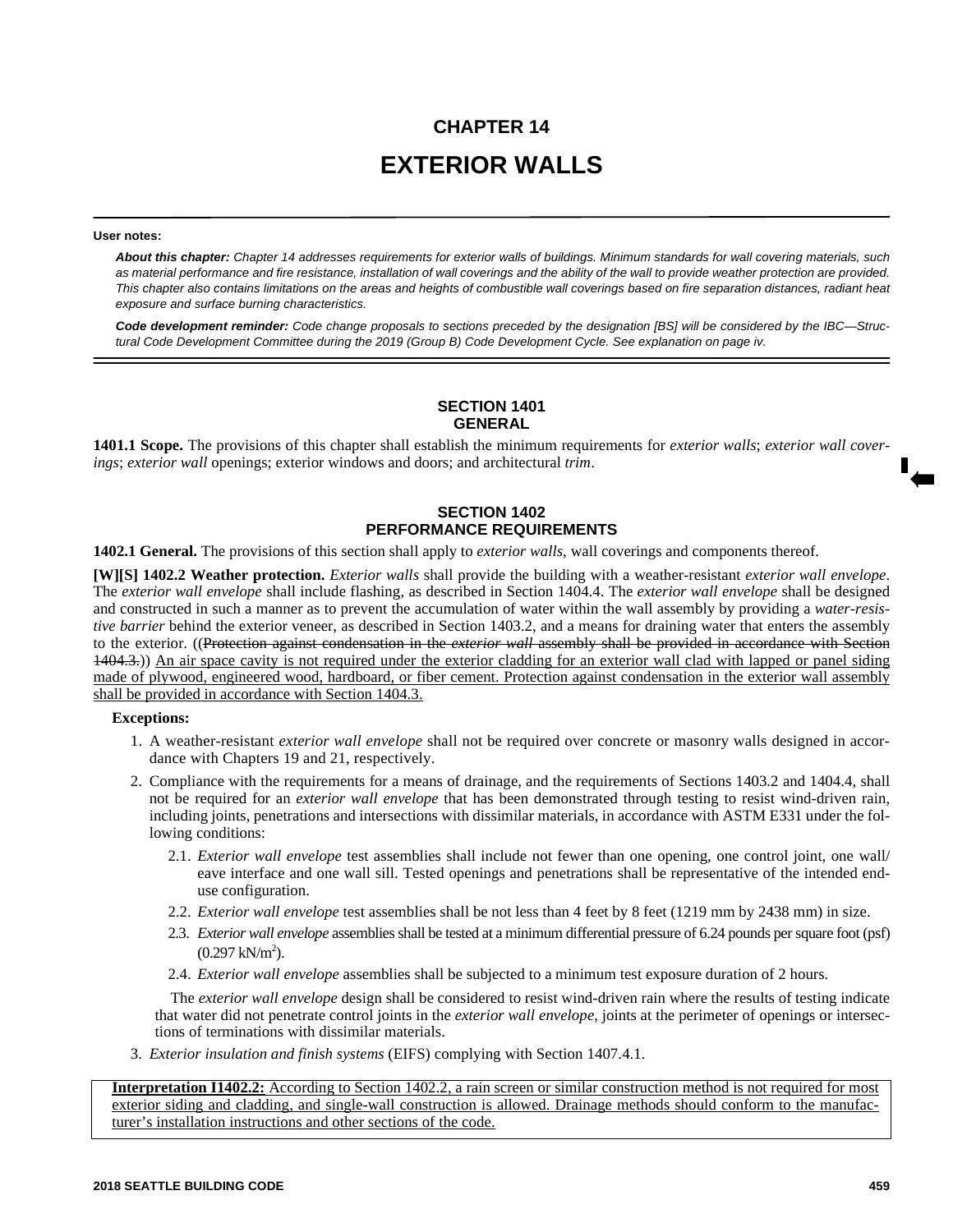**Note:** The "water-resistive barrier" behind the exterior wall covering provides "drainage" of the water that may enter an exterior wall envelope. If water penetrates the exterior wall covering, the felt paper or other *approved* material will direct the water to the bottom of the wall where it will escape to the exterior.

**[BS] 1402.3 Structural.** *Exterior walls*, and the associated openings, shall be designed and constructed to resist safely the superimposed loads required by Chapter 16.

**1402.4 Fire resistance.** *Exterior walls* shall be fire-resistance rated as required by other sections of this code with opening protection as required by Chapter 7.

**[S] ((1402.5 Vertical and lateral flame propagation.** *Exterior walls* on buildings of Type I, II, III or IV construction that are greater than 40 feet (12 192 mm) in height above grade plane and contain a combustible *water-resistive barrier* shall be tested in accordance with and comply with the acceptance criteria of NFPA 285. For the purposes of this section, *fenestration* products, flashing of *fenestration* products and *water-resistive-barrier* flashing and accessories at other locations, including through wall flashings, shall not be considered part of the *water-resistive barrier*.

#### **Exceptions:**

- 1. Walls in which the *water-resistive barrier* is the only combustible component and the *exterior wall* has a wall covering of brick, concrete, stone, terra cotta, stucco or steel with minimum thicknesses in accordance with Table 1404.2.
- 2. Walls in which the *water-resistive barrier* is the only combustible component and the *water-resistive barrier* has a peak heat release rate of less than 150 kW/m<sup>2</sup>, a total heat release of less than 20 MJ/m<sup>2</sup> and an effective heat of combustion of less than 18 MJ/kg as determined in accordance with ASTM E1354 and has a flame spread index of 25 or less and a smoke-developed index of 450 or less as determined in accordance with ASTM E84 or UL 723. The ASTM E1354 test shall be conducted on specimens at the thickness intended for use, in the horizontal orientation and at an incident radiant heat flux of 50 kW/m<sup>2</sup>.))

**[BS] 1402.6 Flood resistance.** For buildings in flood hazard areas as established in Section 1612.3, *exterior walls* extending below the elevation required by Section 1612 shall be constructed with flood-damage-resistant materials.

**[BS] 1402.7 Flood resistance for coastal high-hazard areas and coastal A zones.** For buildings in coastal high-hazard areas and coastal A zones as established in Section 1612.3, electrical, mechanical and plumbing system components shall not be mounted on or penetrate through *exterior walls* that are designed to break away under flood loads.

## **SECTION 1403 MATERIALS**

**1403.1 General.** Materials used for the construction of *exterior walls* shall comply with the provisions of this section. Materials not prescribed herein shall be permitted, provided that any such alternative has been *approved*.

**1403.2 Water-resistive barrier.** Not fewer than one layer of No.15 asphalt felt, complying with ASTM D226 for Type 1 felt or other *approved* materials, shall be attached to the studs or sheathing, with flashing as described in Section 1404.4, in such a manner as to provide a continuous *water-resistive barrier* behind the *exterior wall* veneer.

**[BS] 1403.3 Wood.** *Exterior walls* of wood construction shall be designed and constructed in accordance with Chapter 23.

**[BS] 1403.3.1 Basic hardboard.** Basic hardboard shall conform to the requirements of ANSI A135.4.

**[BS] 1403.3.2 Hardboard siding.** Hardboard siding shall conform to the requirements of ANSI A135.6 and, where used structurally, shall be so identified by the *label* of an *approved* agency.

**[BS] 1403.4 Masonry.** *Exterior walls* of masonry construction shall be designed and constructed in accordance with this section and Chapter 21. Masonry units, mortar and metal accessories used in anchored and adhered veneer shall meet the physical requirements of Chapter 21. The backing of anchored and adhered veneer shall be of concrete, masonry, steel framing or wood framing. Continuous insulation meeting the applicable requirements of this code shall be permitted between the backing and the masonry veneer.

**[BS] 1403.5 Metal.** *Exterior walls* constructed of cold-formed steel, structural steel or aluminum shall be designed in accordance with Chapters 22 and 20, respectively.

**[BS] 1403.5.1 Aluminum siding.** Aluminum siding shall conform to the requirements of AAMA 1402.

**[BS] 1403.5.2 Cold-rolled copper.** Copper shall conform to the requirements of ASTM B370.

**[BS] 1403.5.3 Lead-coated copper.** Lead-coated copper shall conform to the requirements of ASTM B101.

**[BS] 1403.6 Concrete.** *Exterior walls* of concrete construction shall be designed and constructed in accordance with Chapter 19. **[BS] 1403.7 Glass-unit masonry.** *Exterior walls* of glass-unit masonry shall be designed and constructed in accordance with Chapter 21.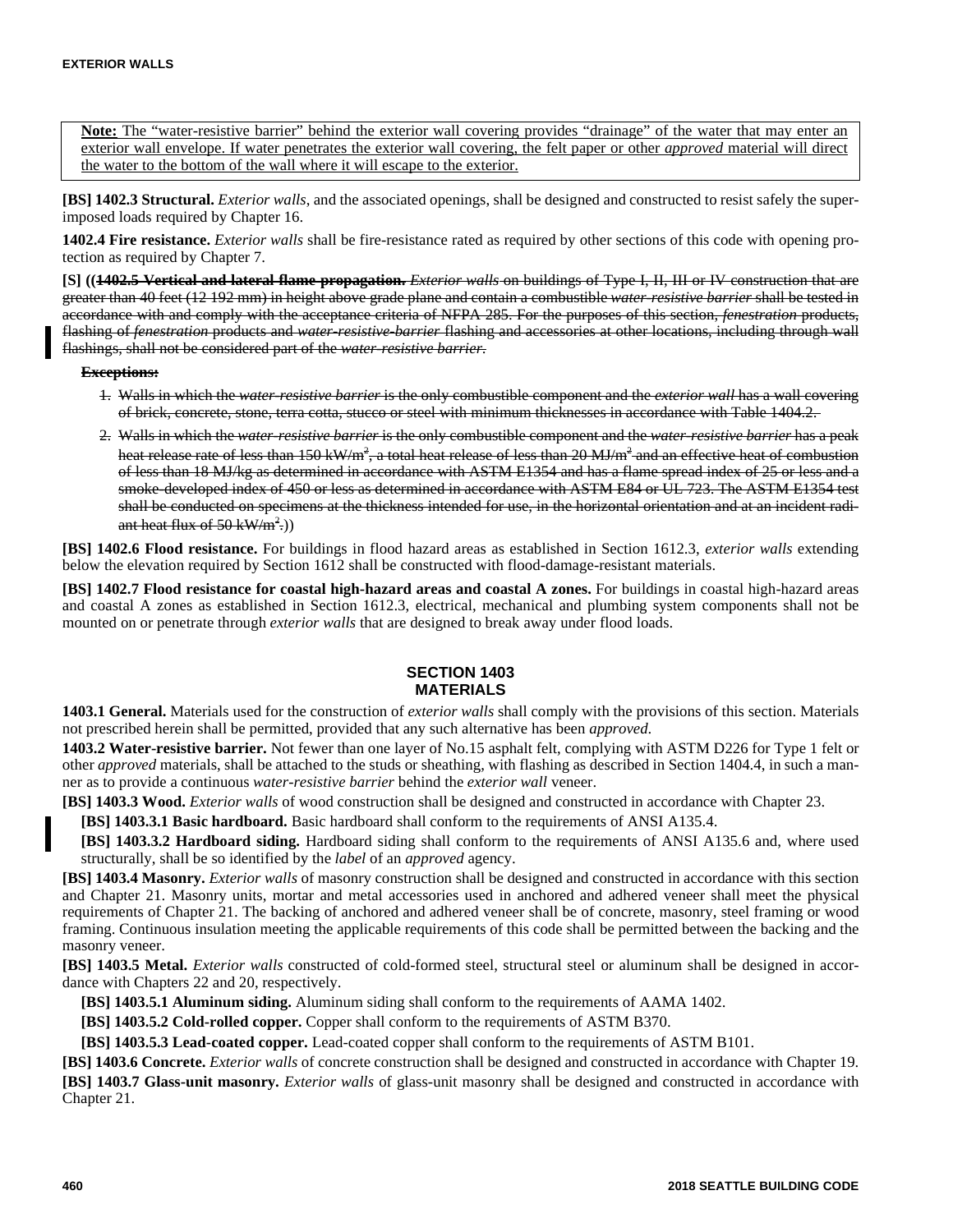**1403.8 Plastics.** Plastic panel, apron or spandrel walls as defined in this code shall not be limited in thickness, provided that such plastics and their assemblies conform to the requirements of Chapter 26 and are constructed of *approved* weather-resistant materials of adequate strength to resist the wind loads for cladding specified in Chapter 16.

**1403.9 Vinyl siding.** Vinyl siding shall be certified and labeled as conforming to the requirements of ASTM D3679 by an *approved* quality control agency.

**1403.10 Fiber-cement siding.** *Fiber-cement siding* shall conform to the requirements of ASTM C1186, Type A (or ISO 8336, Category A), and shall be so identified on labeling listing an *approved* quality control agency.

**1403.11 Exterior insulation and finish systems.** *Exterior insulation and finish systems* (EIFS) and *exterior insulation and finish systems (EIFS) with drainage* shall comply with Section 1407.

**1403.12 Polypropylene siding.** *Polypropylene siding* shall be certified and labeled as conforming to the requirements of ASTM D7254 and those of Section 1403.12.1 or 1403.12.2 by an approved quality control agency. *Polypropylene siding* shall be installed in accordance with the requirements of Section 1404.18 and in accordance with the manufacturer's instructions. *Polypropylene siding* shall be secured to the building so as to provide weather protection for the *exterior walls* of the building.

**1403.12.1 Flame spread index.** The certification of the flame spread index shall be accompanied by a test report stating that all portions of the test specimen ahead of the flame front remained in position during the test in accordance with ASTM E84 or UL 723.

**1403.12.2 Fire separation distance.** The fire separation distance between a building with *polypropylene siding* and the adjacent building shall be not less than 10 feet (3048 mm).

**1403.13 Foam plastic insulation.** Foam plastic insulation used in *exterior wall covering* assemblies shall comply with Chapter 26.

### **SECTION 1404 INSTALLATION OF WALL COVERINGS**

**1404.1 General.** *Exterior wall coverings* shall be designed and constructed in accordance with the applicable provisions of this section.

**1404.2 Weather protection.** *Exterior walls* shall provide weather protection for the building. The materials of the minimum nominal thickness specified in Table 1404.2 shall be acceptable as *approved* weather coverings.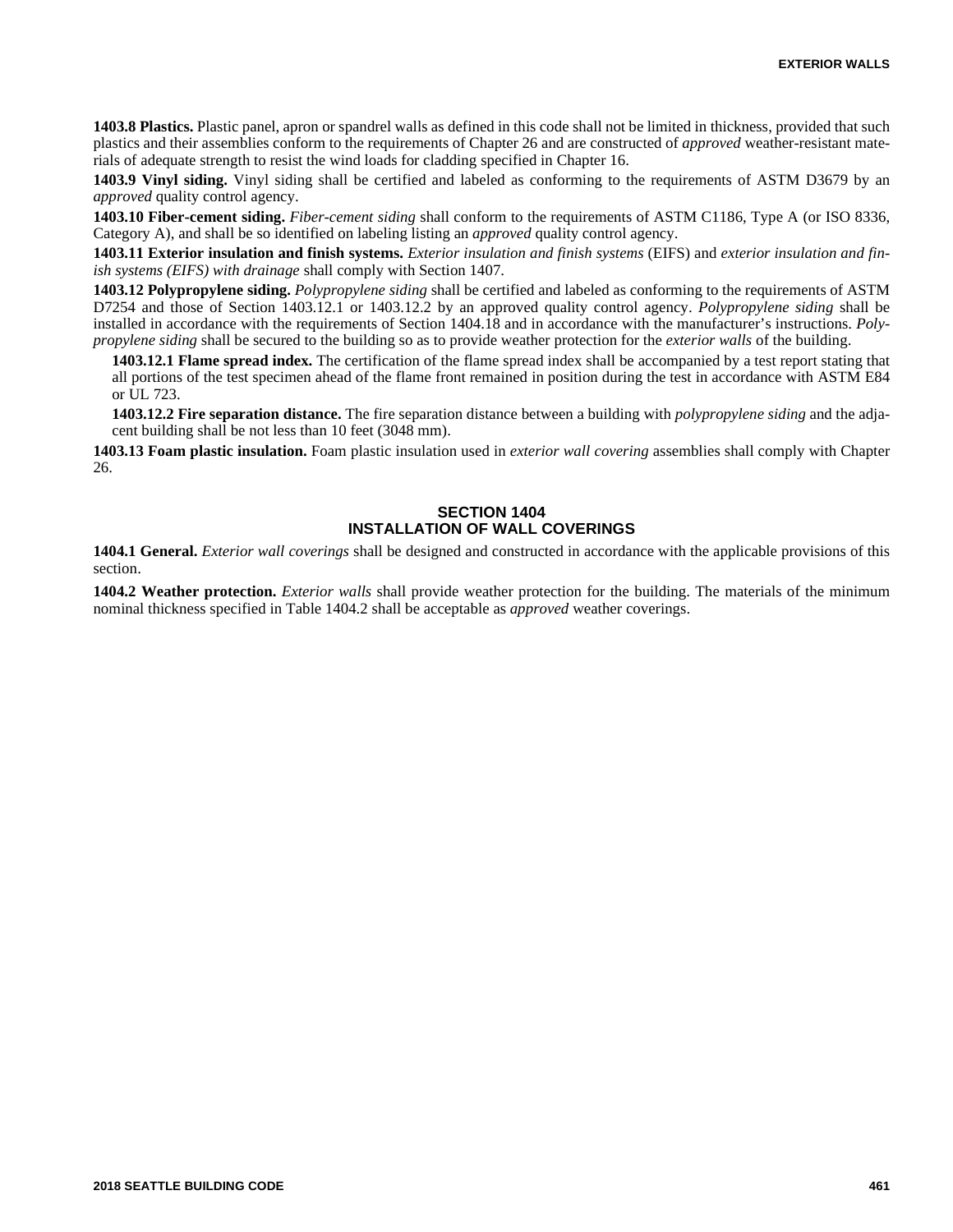| <b>COVERING TYPE</b>                         | <b>MINIMUM THICKNESS (inches)</b> |
|----------------------------------------------|-----------------------------------|
| Adhered masonry veneer                       |                                   |
| Architectural cast stone                     | 0.75                              |
| Other                                        | 0.25                              |
| Aluminum siding                              | 0.019                             |
| Anchored masonry veneer                      |                                   |
| Stone (natural)                              | 2.0                               |
| Architectural cast stone                     | 1.25                              |
| Other                                        | 2.0                               |
| Asbestos-cement boards                       | 0.125                             |
| Asbestos shingles                            | 0.156                             |
| Cold-rolled copper <sup>d</sup>              | $0.0216$ nominal                  |
| Copper shingles $d$                          | $0.0162$ nominal                  |
| Exterior plywood (with sheathing)            | 0.313                             |
| Exterior plywood (without sheathing)         | See Section 2304.6                |
| Fiber cement lap siding                      | $0.25^{\circ}$                    |
| Fiber cement panel siding                    | $0.25^{\circ}$                    |
| Fiberboard siding                            | 0.5                               |
| Glass-fiber reinforced concrete panels       | 0.375                             |
| Hardboard siding <sup>c</sup>                | 0.25                              |
| High-yield copper <sup>d</sup>               | $0.0162$ nominal                  |
| Lead-coated copper <sup>d</sup>              | $0.0216$ nominal                  |
| Lead-coated high-yield copper                | $0.0162$ nominal                  |
| Marble slabs                                 | 1                                 |
| Particleboard (with sheathing)               | See Section 2304.6                |
| Particleboard (without sheathing)            | See Section 2304.6                |
| Porcelain tile                               | 0.25                              |
| Steel (approved corrosion resistant)         | 0.0149                            |
| Structural glass                             | 0.344                             |
| Stucco or exterior cement plaster            |                                   |
| Three-coat work over:                        |                                   |
| Metal plaster base                           | $0.875^{\rm b}$                   |
| Unit masonry                                 | $0.625^{\rm b}$                   |
| Cast-in-place or precast concrete            | $0.625^{\rm b}$                   |
| Two-coat work over:                          |                                   |
| Unit masonry                                 | $0.5^{\rm b}$                     |
| Cast-in-place or precast concrete            | $0.375^{b}$                       |
| Terra cotta (anchored)                       | $\mathbf{1}$                      |
| Terra cotta (adhered)                        | 0.25                              |
| Vinyl siding                                 | 0.035                             |
| Wood shingles                                | 0.375                             |
| Wood siding (without sheathing) <sup>a</sup> | 0.5                               |

**TABLE 1404.2 MINIMUM THICKNESS OF WEATHER COVERINGS**

For SI: 1 inch = 25.4 mm, 1 ounce = 28.35 g, 1 square foot =  $0.093$  m<sup>2</sup>.

a. Wood siding of thicknesses less than 0.5 inch shall be placed over sheathing that conforms to Section 2304.6.

b. Exclusive of texture.

c. As measured at the bottom of decorative grooves.

d. 16 ounces per square foot for cold-rolled copper and lead-coated copper, 12 ounces per square foot for copper shingles, high-yield copper and lead-coated high-yield copper.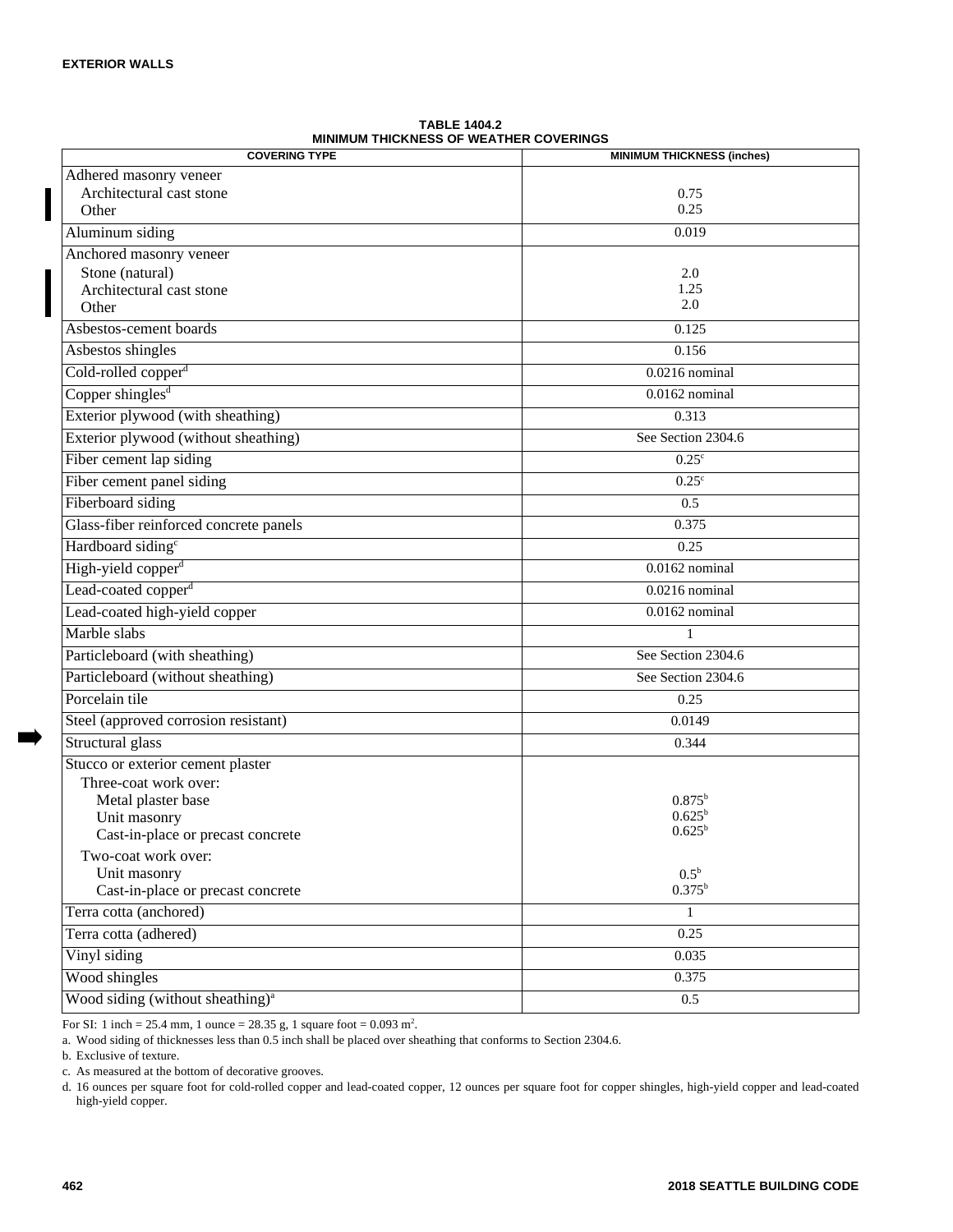**1404.3 Vapor retarders.** Vapor retarders as described in Section 1404.3.3 shall be provided in accordance with Sections 1404.3.1 and 1404.3.2, or an approved design using accepted engineering practice for hygrothermal analysis.

**[S] 1404.3.1 Class I and II vapor retarders.** ((Class I and II vapor retarders shall not be provided on the interior side of frame walls in Zones 1 and 2. Class I vapor retarders shall not be provided on the interior side of frame walls in Zones 3 and 4 other than Marine 4.) Class I or II vapor retarders shall be provided on the interior side of frame walls. ((in Zones 5, 6, 7, 8 and Marine 4. The appropriate zone shall be selected in accordance with Chapter 3 [CE] of the *International Energy Conservation Code-Commercial Provisions*.))

**Exceptions:**

- 1. Basement walls.
- 2. Below-grade portion of any wall.
- 3. Construction where moisture or its freezing will not damage the materials.
- 4. Conditions where Class III vapor retarders are required in Section 1404.3.2.

**1404.3.2 Class III vapor retarders.** Class III vapor retarders shall be permitted where any one of the conditions in Table 1404.3.2 is met. Only Class III vapor retarders shall be used on the interior side of frame walls where foam plastic insulating sheathing with a perm rating of less than 1 is applied in accordance with Table 1404.3.2 on the exterior side of the frame wall.

| <b>ZONE</b> | <b>CLASS III VAPOR RETARDERS PERMITTED FOR:</b> <sup>8</sup>                                                                                                                                                                                                             |
|-------------|--------------------------------------------------------------------------------------------------------------------------------------------------------------------------------------------------------------------------------------------------------------------------|
| Marine 4    | Vented cladding over wood structural panels<br>Vented cladding over fiberboard<br>Vented cladding over gypsum<br>Continuous insulation with R-value $\geq$ R2.5 over 2 $\times$ 4 wall<br>Continuous insulation with R-value $\geq$ R3.75 over 2 $\times$ 6 wall         |
| (5)         | Vented cladding over wood structural panels<br>Vented cladding over fiberboard<br><del>Vented cladding over gypsum</del><br>Continuous insulation with R-value $\geq$ R5 over 2 $\times$ 4 wall<br>Continuous insulation with R-value $\geq$ R7.5 over 2 $\times$ 6 wall |
| 6           | Vented cladding over fiberboard<br>Vented cladding over gypsum<br>Continuous insulation with R value $\geq$ R7.5 over 2 $\times$ 4 wall<br>Continuous insulation with R value $\geq$ R11.25 over 2 $\times$ 6 wall                                                       |
| $7$ and $8$ | Continuous insulation with R-value $\geq$ R10 over 2 $\times$ 4 wall<br>Continuous insulation with R-value $\geq$ R15 over 2 $\times$ 6 wall))                                                                                                                           |

**[S] TABLE 1404.3.2 CLASS III VAPOR RETARDERS**

a. Spray foam with a maximum permanence of 1.5 perms at the installed thickness applied to the interior cavity side of wood structural panels, fiberboard, insulating sheathing or gypsum is deemed to meet the continuous insulation requirement where the spray foam *R*-value meets or exceeds the specified insulating sheathing *R*-value.

**1404.3.3 Material vapor retarder class.** The *vapor retarder class* shall be based on the manufacturer's certified testing or a tested assembly.

The following shall be deemed to meet the class specified:

Class I: Sheet polyethylene, nonperforated aluminum foil with a perm rating of less than or equal to 0.1.

Class II: Kraft-faced fiberglass batts or paint with a perm rating greater than 0.1 and less than or equal to 1.0.

Class III: Latex or enamel paint with a perm rating of greater than 1.0 and less than or equal to 10.0.

**Note:** Minimum perm ratings for vapor retarders are specified in the definition of "vapor retarder class" in Chapter 2.

**1404.3.4 Minimum clear airspaces and vented openings for vented cladding.** For the purposes of this section, vented cladding shall include the following minimum clear airspaces:

- 1. Vinyl, polypropylene or horizontal aluminum siding applied over a weather-resistive barrier as specified in this chapter.
- 2. Brick veneer with a clear airspace as specified in this code.
- 3. Other *approved* vented claddings.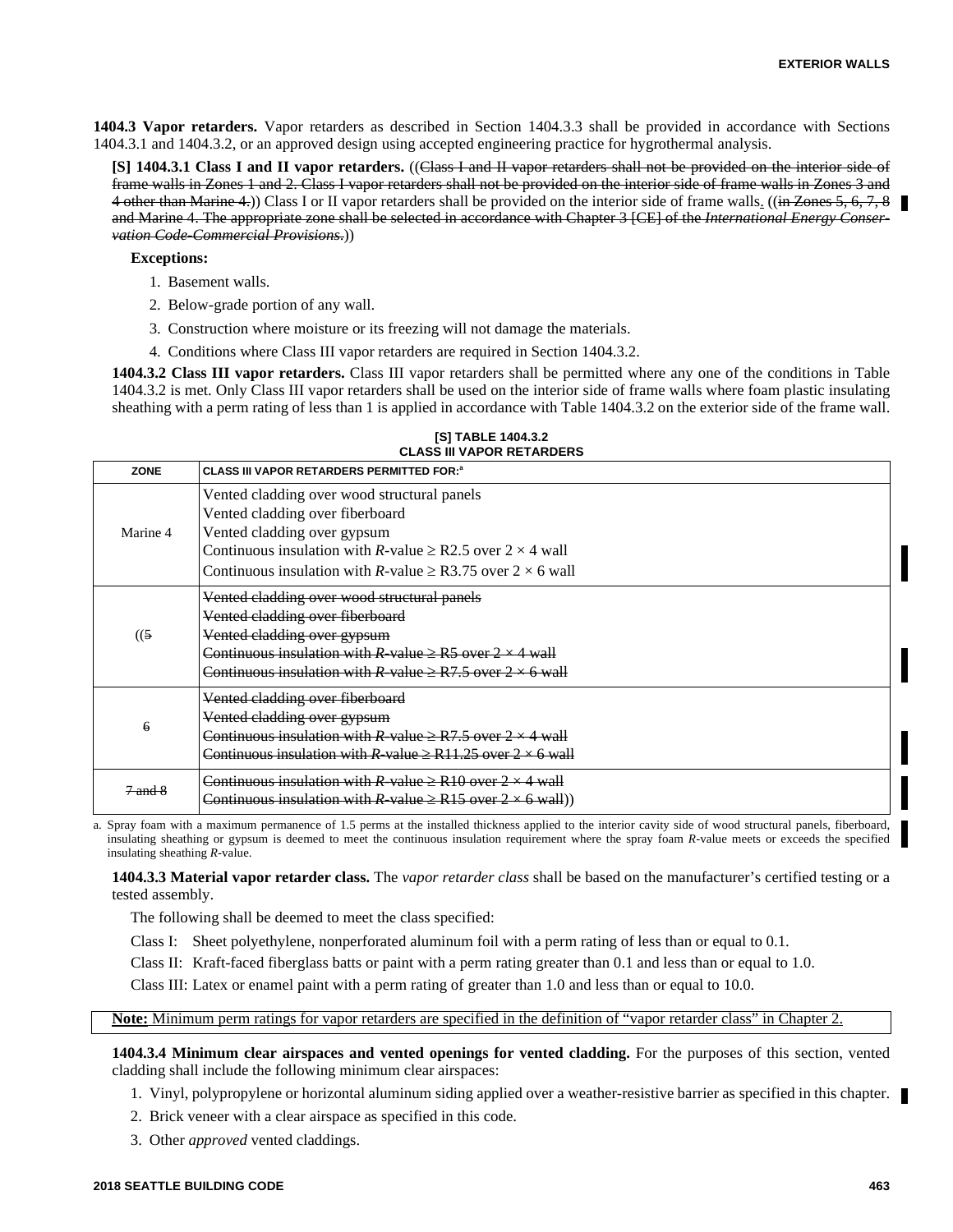**1404.4 Flashing.** Flashing shall be installed in such a manner so as to prevent moisture from entering the wall or to redirect that moisture to the exterior. Flashing shall be installed at the perimeters of exterior door and window assemblies, penetrations and terminations of *exterior wall* assemblies, *exterior wall* intersections with roofs, chimneys, porches, decks, balconies and similar projections and at built-in gutters and similar locations where moisture could enter the wall. Flashing with projecting flanges shall be installed on both sides and the ends of copings, under sills and continuously above projecting *trim*. Where self-adhered membranes are used as flashings of *fenestration* in wall assemblies, those self-adhered flashings shall comply with AAMA 711. Where fluid applied membranes are used as flashing for *exterior wall* openings, those fluid applied membrane flashings shall comply with AAMA 714.

**1404.4.1 Exterior wall pockets.** In *exterior walls* of buildings or structures, wall pockets or crevices in which moisture can accumulate shall be avoided or protected with caps or drips, or other *approved* means shall be provided to prevent water damage.

**1404.4.2 Masonry.** Flashing and weep holes in anchored veneer designed in accordance with Section 1404.6 shall be located not more than 10 inches (245 mm) above finished ground level above the foundation wall or slab. At other points of support including structural floors, shelf angles and lintels, flashing and weep holes shall be located in the first course of masonry above the support.

**1404.5 Wood veneers.** Wood veneers on *exterior walls* of buildings of Type I, II, III and IV construction shall be not less than 1 inch (25 mm) nominal thickness, 0.438-inch (11.1 mm) exterior hardboard siding or 0.375-inch (9.5 mm) exterior-type wood structural panels or particleboard and shall conform to the following:

- 1. The veneer shall not exceed 40 feet (12 190 mm) in height above grade. Where fire-retardant-treated wood is used, the height shall not exceed 60 feet (18 290 mm) in height above grade.
- 2. The veneer is attached to or furred from a noncombustible backing that is fire-resistance rated as required by other provisions of this code.
- 3. Where open or spaced wood veneers (without concealed spaces) are used, they shall not project more than 24 inches (610 mm) from the building wall.

**[BS] 1404.6 Anchored masonry veneer.** *Anchored masonry veneer* shall comply with the provisions of Sections 1404.6 through 1404.9 and Sections 12.1 and 12.2 of TMS 402.

**[BS] 1404.6.1 Tolerances.** *Anchored masonry veneers* in accordance with Chapter 14 are not required to meet the tolerances in Article 3.3 F1 of TMS 602.

**[BS] 1404.6.2 Seismic requirements.** Anchored masonry veneer located in Seismic Design Category C, D, E or F shall conform to the requirements of Section 12.2.2.11 of TMS 402.

**[BS] 1404.7 Stone veneer.** Anchored stone veneer units not exceeding 10 inches (254 mm) in thickness shall be anchored directly to masonry, concrete or to stud construction by one of the following methods:

- 1. With concrete or masonry backing, anchor ties shall be not less than 0.1055-inch (2.68 mm) corrosion-resistant wire, or *approved* equal, formed beyond the base of the backing. The legs of the loops shall be not less than 6 inches (152 mm) in length bent at right angles and laid in the mortar joint, and spaced so that the eyes or loops are 12 inches (305 mm) maximum on center in both directions. There shall be provided not less than a 0.1055-inch (2.68 mm) corrosion-resistant wire tie, or *approved* equal, threaded through the exposed loops for every 2 square feet  $(0.2 \text{ m}^2)$  of stone veneer. This tie shall be a loop having legs not less than 15 inches (381 mm) in length bent so that the tie will lie in the stone veneer mortar joint. The last 2 inches (51 mm) of each wire leg shall have a right-angle bend. One-inch (25 mm) minimum thickness of cement grout shall be placed between the backing and the stone veneer.
- 2. With wood stud backing, a 2-inch by 2-inch (51 by 51 mm) 0.0625-inch (1.59 mm) zinc-coated or nonmetallic coated wire mesh with two layers of *water-resistive barrier* in accordance with Section 1403.2 shall be applied directly to wood studs spaced not more than 16 inches (406 mm) on center. On studs, the mesh shall be attached with 2-inch-long (51 mm) corrosion-resistant steel wire furring nails at 4 inches (102 mm) on center providing a minimum 1.125-inch (29 mm) penetration into each stud and with 8d annular threaded nails at 8 inches (203 mm) on center. into top and bottom plates or with equivalent wire ties. There shall be not less than a 0.1055-inch (2.68 mm) zinc-coated or nonmetallic coated wire, or approved equal, attached to the stud with not smaller than an 8d (0.120 in. diameter) annular threaded nail for every 2 square feet  $(0.2 \text{ m}^2)$  of stone veneer. This tie shall be a loop having legs not less than 15 inches  $(381 \text{ mm})$  in length, so bent that the tie will lie in the stone veneer mortar joint. The last 2 inches (51 mm) of each wire leg shall have a right-angle bend. One-inch (25 mm) minimum thickness of cement grout shall be placed between the backing and the stone veneer.
- 3. With cold-formed steel stud backing, a 2-inch by 2-inch (51 by 51 mm) 0.0625-inch (1.59 mm) zinc-coated or nonmetallic coated wire mesh with two layers of water-resistive barrier in accordance with Section 1403.2 shall be applied directly to steel studs spaced a not more than 16 inches (406 mm) on center. The mesh shall be attached with corrosion-resistant #8 self-drilling, tapping screws at 4 inches (102 mm) on center, and at 8 inches (203 mm) on center into top and bottom tracks or with equivalent wire ties. Screws shall extend through the steel connection not fewer than three exposed threads. There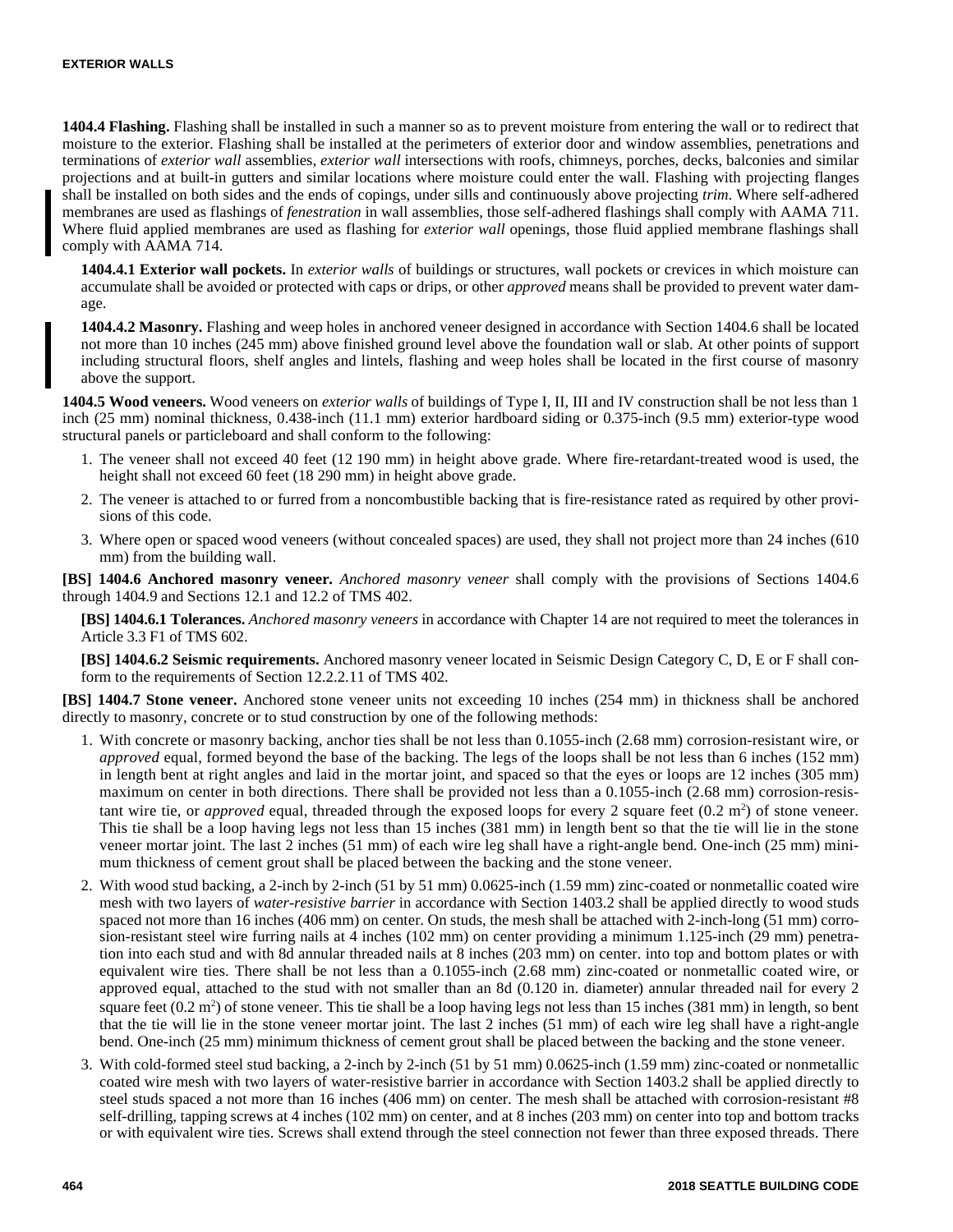shall be not less than a 0.1055-inch (2.68 mm) corrosion-resistant wire, or approved equal, attached to the stud with not smaller than a #8 self-drilling, tapping screw extending through the steel framing not fewer than three exposed threads for every 2 square feet  $(0.2 \text{ m}^2)$  of stone veneer. This tie shall be a loop having legs not less than 15 inches  $(381 \text{ mm})$  in length, so bent that the tie will lie in the stone veneer mortar joint. The last 2 inches (51 mm) of each wire leg shall have a rightangle bend. One-inch (25 mm) minimum thickness of cement grout shall be placed between the backing and the stone veneer. The cold-formed steel framing members shall have a minimum bare steel thickness of 0.0428 inches (1.087 mm).

**[BS] 1404.8 Slab-type veneer.** Anchored slab-type veneer units not exceeding 2 inches (51 mm) in thickness shall be anchored directly to masonry, concrete or light-frame construction. For veneer units of marble, travertine, granite or other stone units of slab form, ties of corrosion-resistant dowels in drilled holes shall be located in the middle third of the edge of the units, spaced not more than 24 inches (610 mm) apart around the periphery of each unit with not less than four ties per veneer unit. Units shall not exceed 20 square feet  $(1.9 \text{ m}^2)$  in area. If the dowels are not tight fitting, the holes shall be drilled not more than 0.063 inch (1.6 mm) larger in diameter than the dowel, with the hole countersunk to a diameter and depth equal to twice the diameter of the dowel in order to provide a tight-fitting key of cement mortar at the dowel locations where the mortar in the joint has set. Veneer ties shall be corrosion-resistant metal capable of resisting, in tension or compression, a force equal to two times the weight of the attached veneer. If made of sheet metal, veneer ties shall be not smaller in area than 0.0336 by 1 inch (0.853 by 25 mm) or, if made of wire, not smaller in diameter than 0.1483-inch (3.76 mm) wire.

**[BS] 1404.9 Terra cotta.** Anchored terra cotta or ceramic units not less than 1-5/8 inches (41 mm) thick shall be anchored directly to masonry, concrete or stud construction. Tied terra cotta or ceramic veneer units shall be not less than 1-5/8 inches (41 mm) thick with projecting dovetail webs on the back surface spaced approximately 8 inches (203 mm) on center. The facing shall be tied to the backing wall with corrosion-resistant metal anchors of not less than No. 8 gage wire installed at the top of each piece in horizontal bed joints not less than 12 inches (305 mm) nor more than 18 inches (457 mm) on center; these anchors shall be secured to 1/4-inch (6.4 mm) corrosion-resistant pencil rods that pass through the vertical aligned loop anchors in the backing wall. The veneer ties shall have sufficient strength to support the full weight of the veneer in tension. The facing shall be set with not less than a 2-inch (51 mm) space from the backing wall and the space shall be filled solidly with Portland cement grout and pea gravel. Immediately prior to setting, the backing wall and the facing shall be drenched with clean water and shall be distinctly damp when the grout is poured.

**[BS] 1404.10 Adhered masonry veneer.** *Adhered masonry veneer* shall comply with the applicable requirements in this section and Sections 12.1 and 12.3 of TMS 402.

**[BS] 1404.10.1 Exterior adhered masonry veneer.** Exterior *adhered masonry veneer* shall be installed in accordance with Section 1404.10 and the manufacturer's instructions.

**[BS] 1404.10.1.1 Water-resistive barriers.** Water-resistive barriers shall be installed as required in Section 2510.6.

**[BS] 1404.10.1.2 Flashing.** Flashing shall comply with the applicable requirements of Section 1404.4 and the following.

**[BS] 1404.10.1.2.1 Flashing at foundation.** A corrosion-resistant screed or flashing of a minimum 0.019-inch (0.48 mm) or 26 gage galvanized or plastic with a minimum vertical attachment flange of 3-1/2 inches (89 mm) shall be installed to extend not less than 1 inch (25 mm) below the foundation plate line on exterior stud walls in accordance with Section 1404.4. The *water-resistive barrier* shall lap over the exterior of the attachment flange of the screed or flashing.

**[BS] 1404.10.1.3 Clearances.** On exterior stud walls, *adhered masonry veneer* shall be installed not less than 4 inches (102 mm) above the earth, or not less than 2 inches (51 mm) above paved areas, or not less than 1/2 inch (12.7 mm) above exterior walking surfaces that are supported by the same foundation that supports the *exterior wall.*

**[BS] 1404.10.1.4 Adhered masonry veneer installed with lath and mortar.** Exterior *adhered masonry veneer* installed with lath and mortar shall comply with the following.

**[BS] 1404.10.1.4.1 Lathing.** Lathing shall comply with the requirements of Section 2510.

**[BS] 1404.10.1.4.2 Scratch coat.** A nominal 1/2-inch-thick (12.7 mm) layer of mortar complying with the material requirements of Sections 2103 and 2512.2 shall be applied, encapsulating the lathing. The surface of this mortar shall be scored horizontally, resulting in a scratch coat.

**[BS] 1404.10.1.4.3 Adhering veneer.** The masonry veneer units shall be adhered to the mortar scratch coat with a nominal 1/2-inch-thick (12.7 mm) setting bed of mortar complying with Sections 2103 and 2512.2 applied to create a full setting bed for the back of the masonry veneer units. The masonry veneer units shall be worked into the setting bed resulting in a nominal 3/8-inch (9.5 mm) setting bed after the masonry veneer units are applied.

**[BS] 1404.10.1.5 Adhered masonry veneer applied directly to masonry and concrete.** *Adhered masonry veneer* applied directly to masonry or concrete shall comply with the applicable requirements of Section 1404.10 and with the requirements of Section 1404.10.1.4 or 2510.7.

**[BS] 1404.10.1.6 Cold weather construction.** Cold weather construction of *adhered masonry veneer* shall comply with the requirements of Sections 2104 and 2512.4.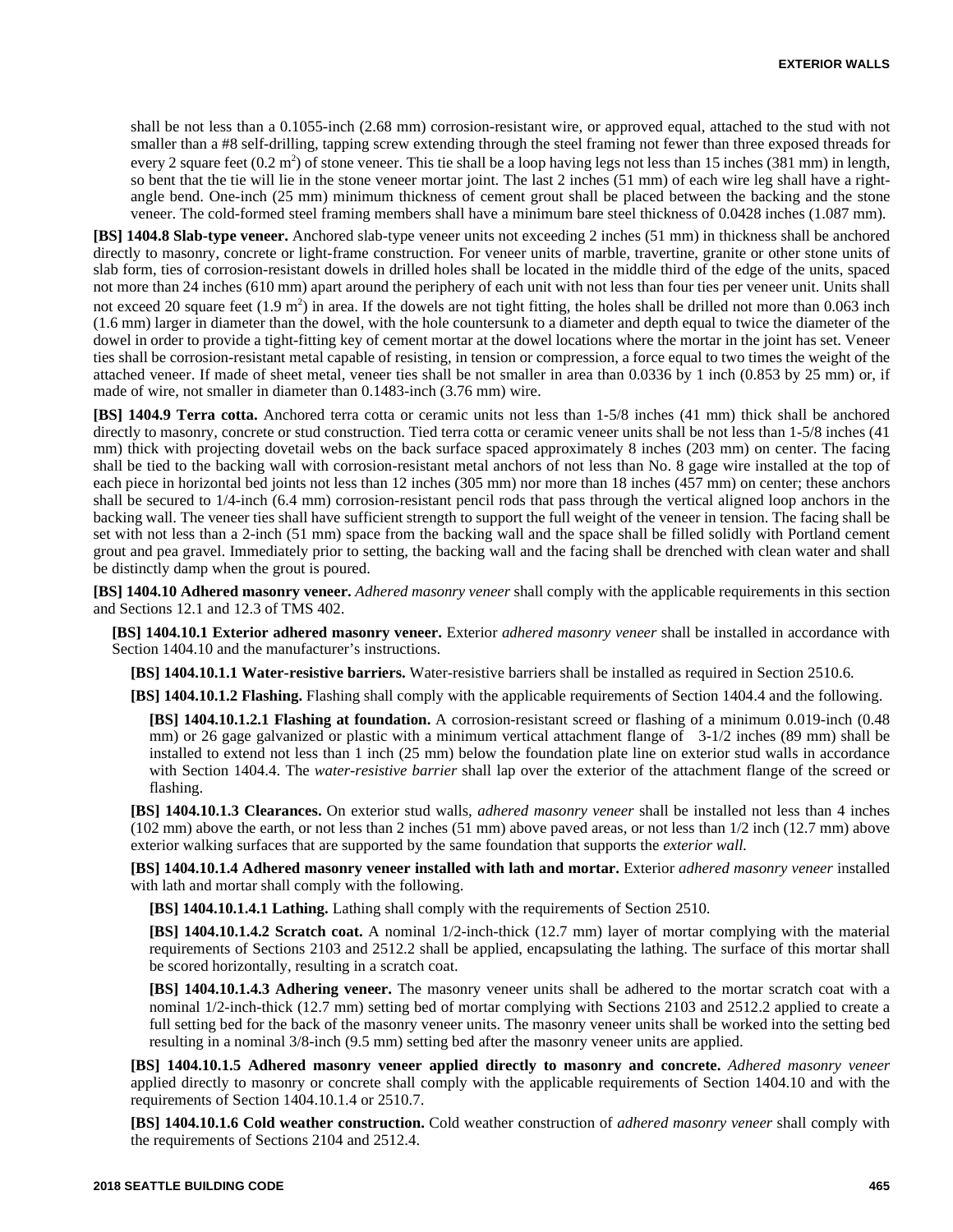**[BS] 1404.10.1.7 Hot weather construction.** Hot weather construction of *adhered masonry veneer* shall comply with the requirements of Section 2104.

**[BS] 1404.10.2 Exterior adhered masonry veneers—porcelain tile**. Adhered units shall not exceed 5/8 inch (15.8 mm) thickness and 24 inches (610 mm) in any face dimension nor more than 3 square feet  $(0.28 \text{ m}^2)$  in total face area and shall not weigh more than 9 pounds psf (0.43 kN/m<sup>2</sup>). *Porcelain tile* shall be adhered to an approved backing system.

**[BS] 1404.10.3 Interior adhered masonry veneers.** Interior *adhered masonry veneers* shall have a maximum weight of 20 psf (0.958 kg/m<sup>2</sup> ) and shall be installed in accordance with Section 1404.10. Where the interior *adhered masonry veneer* is supported by wood construction, the supporting members shall be designed to limit deflection to 1/600 of the span of the supporting members.

**[BS] 1404.11 Metal veneers.** Veneers of metal shall be fabricated from *approved* corrosion-resistant materials or shall be protected front and back with porcelain enamel, or otherwise be treated to render the metal resistant to corrosion. Such veneers shall be not less than 0.0149-inch (0.378 mm) nominal thickness sheet steel mounted on wood or metal furring strips or approved sheathing on light-frame construction.

**[BS] 1404.11.1 Attachment.** Exterior metal veneer shall be securely attached to the supporting masonry or framing members with corrosion-resistant fastenings, metal ties or by other *approved* devices or methods. The spacing of the fastenings or ties shall not exceed 24 inches (610 mm) either vertically or horizontally, but where units exceed 4 square feet  $(0.4 \text{ m}^2)$  in area there shall be not less than four attachments per unit. The metal attachments shall have a cross-sectional area not less than provided by W 1.7 wire. Such attachments and their supports shall be designed and constructed to resist the wind loads as specified in Section 1609 for components and cladding.

**1404.11.2 Weather protection.** Metal supports for exterior metal veneer shall be protected by painting, galvanizing or by other equivalent coating or treatment. Wood studs, furring strips or other wood supports for exterior metal veneer shall be *approved* pressure-treated wood or protected as required in Section 1402.2. Joints and edges exposed to the weather shall be caulked with *approved* durable waterproofing material or by other *approved* means to prevent penetration of moisture.

**1404.11.3 Backup.** Masonry backup shall not be required for metal veneer unless required by the fire-resistance requirements of this code.

**1404.11.4 Grounding.** Grounding of metal veneers on buildings shall comply with the requirements of Chapter 27 of this code.

**[BS] 1404.12 Glass veneer.** The area of a single section of thin exterior structural glass veneer shall not exceed 10 square feet  $(0.93 \text{ m}^2)$  where that section is not more than 15 feet (4572 mm) above the level of the sidewalk or grade level directly below, and shall not exceed 6 square feet  $(0.56 \text{ m}^2)$  where it is more than 15 feet (4572 mm) above that level.

**[BS] 1404.12.1 Length and height.** The length or height of any section of thin exterior structural glass veneer shall not exceed 48 inches (1219 mm).

**[BS] 1404.12.2 Thickness.** The thickness of thin exterior structural glass veneer shall be not less than 0.344 inch (8.7 mm).

**[BS] 1404.12.3 Application.** Thin exterior structural glass veneer shall be set only after backing is thoroughly dry and after application of an *approved* bond coat uniformly over the entire surface of the backing so as to effectively seal the surface. Glass shall be set in place with an *approved* mastic cement in sufficient quantity so that not less than 50 percent of the area of each glass unit is directly bonded to the backing by mastic not less than 1/4 inch (6.4 mm) thick and not more than 5/8 inch (15.9 mm) thick. The bond coat and mastic shall be evaluated for compatibility and shall bond firmly together.

**[BS] 1404.12.4 Installation at sidewalk level.** Where glass extends to a sidewalk surface, each section shall rest in an *approved* metal molding, and be set not less than 1/4 inch (6.4 mm) above the highest point of the sidewalk. The space between the molding and the sidewalk shall be thoroughly caulked and made watertight.

**[BS] 1404.12.4.1 Installation above sidewalk level.** Where thin exterior structural glass veneer is installed above the level of the top of a bulkhead facing, or at a level more than 36 inches (914 mm) above the sidewalk level, the mastic cement binding shall be supplemented with *approved* nonferrous metal shelf angles located in the horizontal joints in every course. Such shelf angles shall be not less than 0.0478-inch (1.2 mm) thick and not less than 2 inches (51 mm) long and shall be spaced at *approved* intervals, with not less than two angles for each glass unit. Shelf angles shall be secured to the wall or backing with expansion bolts, toggle bolts or by other *approved* methods.

**[BS] 1404.12.5 Joints.** Unless otherwise specifically *approved* by the *building official*, abutting edges of thin exterior structural glass veneer shall be ground square. Mitered joints shall not be used except where specifically *approved* for wide angles. Joints shall be uniformly buttered with an *approved* jointing compound and horizontal joints shall be held to not less than 0.063 inch (1.6 mm) by an *approved* nonrigid substance or device. Where thin exterior structural glass veneer abuts nonresilient material at sides or top, expansion joints not less than 1/4 inch (6.4 mm) wide shall be provided.

**[BS] 1404.12.6 Mechanical fastenings.** Thin exterior structural glass veneer installed above the level of the heads of show windows and veneer installed more than 12 feet (3658 mm) above sidewalk level shall, in addition to the mastic cement and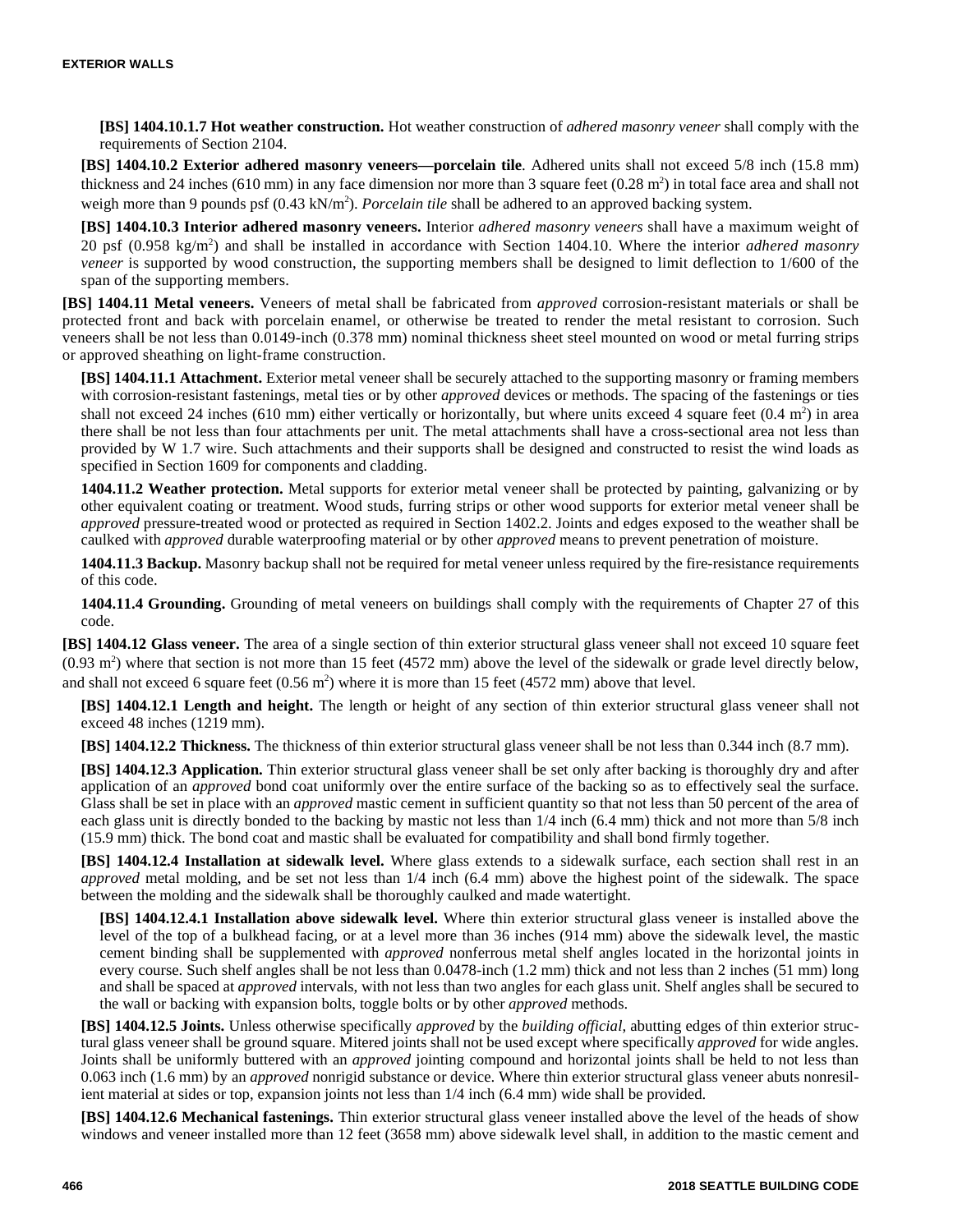shelf angles, be held in place by the use of fastenings at each vertical or horizontal edge, or at the four corners of each glass unit. Fastenings shall be secured to the wall or backing with expansion bolts, toggle bolts or by other methods. Fastenings shall be so designed as to hold the glass veneer in a vertical plane independent of the mastic cement. Shelf angles providing both support and fastenings shall be permitted.

**[BS] 1404.12.7 Flashing.** Exposed edges of thin exterior structural glass veneer shall be flashed with overlapping corrosionresistant metal flashing and caulked with a waterproof compound in a manner to effectively prevent the entrance of moisture between the glass veneer and the backing.

**1404.13 Exterior windows and doors.** Windows and doors installed in *exterior walls* shall conform to the testing and performance requirements of Section 1709.5.

**1404.13.1 Installation.** Windows and doors shall be installed in accordance with *approved* manufacturer's instructions. Fastener size and spacing shall be provided in such instructions and shall be calculated based on maximum loads and spacing used in the tests.

**[BS] 1404.14 Vinyl siding.** Vinyl siding conforming to the requirements of this section and complying with ASTM D3679 shall be permitted on *exterior walls* of buildings located in areas where  $V_{\text{axd}}$  as determined in accordance with Section 1609.3.1 does not exceed 100 miles per hour (45 m/s) and the *building height* is less than or equal to 40 feet (12 192 mm) in Exposure C. Where construction is located in areas where  $V_{ad}$  as determined in accordance with Section 1609.3.1 exceeds 100 miles per hour (45 m/s), or building heights are in excess of 40 feet (12 192 mm), tests or calculations indicating compliance with Chapter 16 shall be submitted. Vinyl siding shall be secured to the building so as to provide weather protection for the *exterior walls* of the building.

**[BS] 1404.14.1 Application.** The siding shall be applied over sheathing or materials listed in Section 2304.6. Siding shall be applied to conform to the *water-resistive barrier* requirements in Section 1402. Siding and accessories shall be installed in accordance with *approved* manufacturer's instructions. Unless otherwise specified in the *approved* manufacturer's instructions, nails used to fasten the siding and accessories shall have a minimum 0.313-inch (7.9 mm) head diameter and 1/8-inch (3.18 mm) shank diameter. The nails shall be corrosion resistant and shall be long enough to penetrate the studs or nailing strip not less than 3/4 inch (19 mm). For cold-formed steel light-frame construction, corrosion-resistant fasteners shall be used. Screw fasteners shall penetrate the cold-formed steel framing not fewer than three exposed threads. Other fasteners shall be installed in accordance with the approved construction documents and manufacturer's instructions. Where the siding is installed horizontally, the fastener spacing shall not exceed 16 inches (406 mm) horizontally and 12 inches (305 mm) vertically. Where the siding is installed vertically, the fastener spacing shall not exceed 12 inches (305 mm) horizontally and 12 inches (305 mm) vertically.

**[BS] 1404.15 Cement plaster.** Cement plaster applied to *exterior walls* shall conform to the requirements specified in Chapter 25.

**[BS] 1404.16 Fiber-cement siding.** *Fiber-cement siding* complying with Section 1403.10 shall be permitted on *exterior walls* of Type I, II, III, IV and V construction for wind pressure resistance or wind speed exposures as indicated by the manufacturer's listing and *label* and *approved* installation instructions. Where specified, the siding shall be installed over sheathing or materials *listed* in Section 2304.6 and shall be installed to conform to the *water-resistive barrier* requirements in Section 1402. Siding and accessories shall be installed in accordance with *approved* manufacturer's instructions. Unless otherwise specified in the *approved* manufacturer's instructions, nails used to fasten the siding to wood studs shall be corrosion-resistant round head smooth shank and shall be long enough to penetrate the studs not less than 1 inch (25 mm). For cold-formed steel light-frame construction, corrosion-resistant fasteners shall be used. Screw fasteners shall penetrate the cold-formed steel framing not fewer than three exposed full threads. Other fasteners shall be installed in accordance with the approved construction documents and manufacturer's instructions.

**[BS] 1404.16.1 Panel siding.** Fiber-cement panels shall comply with the requirements of ASTM C1186, Type A, minimum Grade II (or ISO 8336, Category A, minimum Class 2). Panels shall be installed with the long dimension either parallel or perpendicular to framing. Vertical and horizontal joints shall occur over framing members and shall be protected with caulking, with battens or flashing, or be vertical or horizontal shiplap or otherwise designed to comply with Section 1402.2. Panel siding shall be installed with fasteners in accordance with the *approved* manufacturer's instructions.

**[BS] 1404.16.2 Lap siding.** Fiber-cement lap siding having a maximum width of 12 inches (305 mm) shall comply with the requirements of ASTM C1186, Type A, minimum Grade II (or ISO 8336, Category A, minimum Class 2). Lap siding shall be lapped not less than 1-1/4 inches (32 mm) and lap siding not having tongue-and-groove end joints shall have the ends protected with caulking, covered with an H-section joint cover, located over a strip of flashing or shall be otherwise designed to comply with Section 1402.2. Lap siding courses shall be installed with the fastener heads exposed or concealed in accordance with the *approved* manufacturer's instructions.

**[BS] 1404.17 Fastening.** Weather boarding and wall coverings shall be securely fastened with aluminum, copper, zinc, zinc-coated or other *approved* corrosion-resistant fasteners in accordance with the nailing schedule in Table 2304.10.1 or the *approved* manufacturer's instructions. Shingles and other weather coverings shall be attached with appropriate standard-shingle nails to furring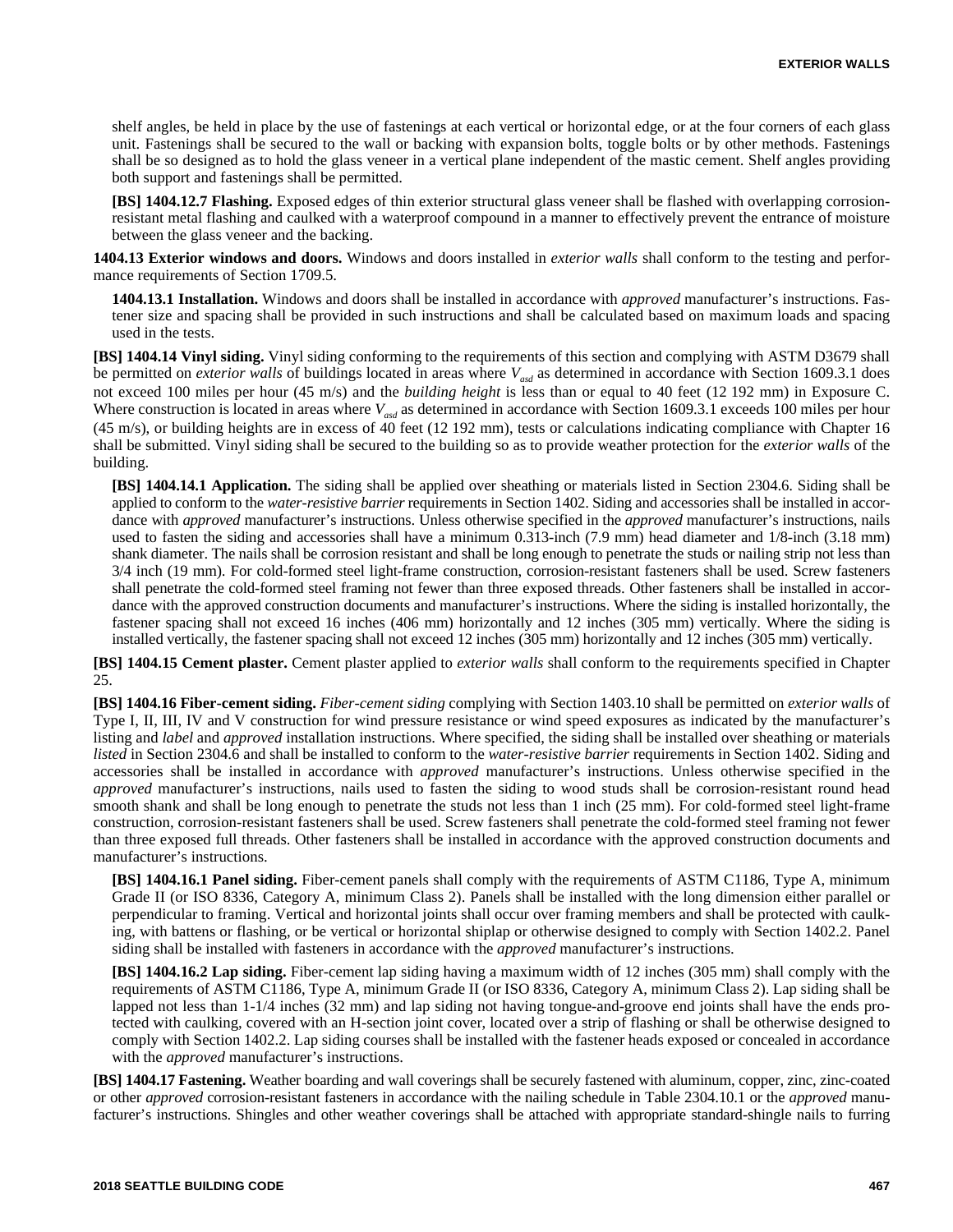strips securely nailed to studs, or with *approved* mechanically bonding nails, except where sheathing is of wood not less than 1-inch (25 mm) nominal thickness or of wood structural panels as specified in Table 2308.6.3(3).

**[BS] 1404.18 Polypropylene siding.** *Polypropylene siding* conforming to the requirements of this section and complying with Section 1403.12 shall be limited to *exterior walls* located in areas where the wind speed specified in Chapter 16 does not exceed 100 miles per hour (45 m/s) and the building height is less than or equal to 40 feet (12 192 mm) in Exposure C. Where construction is located in areas where the basic wind speed exceeds 100 miles per hour (45 m/s), or building heights are in excess of 40 feet (12 192 mm), tests or calculations indicating compliance with Chapter 16 shall be submitted. *Polypropylene siding* shall be installed in accordance with the manufacturer's instructions. *Polypropylene siding* shall be secured to the building so as to provide weather protection for the *exterior walls* of the building.

# **SECTION 1405 COMBUSTIBLE MATERIALS ON THE EXTERIOR SIDE OF EXTERIOR WALLS**

**1405.1 Combustible exterior wall coverings.** Combustible *exterior wall coverings* shall comply with this section.

**Exception:** Plastics complying with Chapter 26.

**1405.1.1 Types I, II, III and IV construction.** On buildings of Types I, II, III and IV construction, *exterior wall coverings* shall be permitted to be constructed of combustible materials, complying with the following limitations:

- 1. Combustible *exterior wall coverings* shall not exceed 10 percent of an *exterior wall* surface area where the fire separation distance is 5 feet (1524 mm) or less.
- 2. Combustible *exterior wall coverings* shall be limited to 40 feet (12 192 mm) in height above grade plane.
- 3. Combustible *exterior wall coverings* constructed of fire-retardant-treated wood complying with Section 2303.2 for exterior installation shall not be limited in wall surface area where the fire separation distance is 5 feet (1524 mm) or less and shall be permitted up to 60 feet (18 288 mm) in height above grade plane regardless of the fire separation distance.
- 4. Wood veneers shall comply with Section 1404.5.

**1405.1.1.1 Ignition resistance.** Where permitted by Section 1405.1.1, combustible *exterior wall coverings* shall be tested in accordance with NFPA 268.

#### **Exceptions:**

- 1. Wood or wood-based products.
- 2. Other combustible materials covered with an exterior weather covering, other than vinyl sidings, included in and complying with the thickness requirements of Table 1404.2.
- 3. Aluminum having a minimum thickness of 0.019 inch (0.48 mm).

**1405.1.1.1.1 Fire separation 5 feet or less.** Where installed on *exterior walls* having a fire separation distance of 5 feet (1524 mm) or less, combustible *exterior wall coverings* shall not exhibit sustained flaming as defined in NFPA 268.

**1405.1.1.1.2 Fire separation greater than 5 feet.** For fire separation distances greater than 5 feet (1524 mm), any *exterior wall covering* shall be permitted that has been exposed to a reduced level of incident radiant heat flux in accordance with the NFPA 268 test method without exhibiting sustained flaming. The minimum fire separation distance required for the *exterior wall covering* shall be determined from Table 1405.1.1.1.2 based on the maximum tolerable level of incident radiant heat flux that does not cause sustained flaming of the *exterior wall covering.*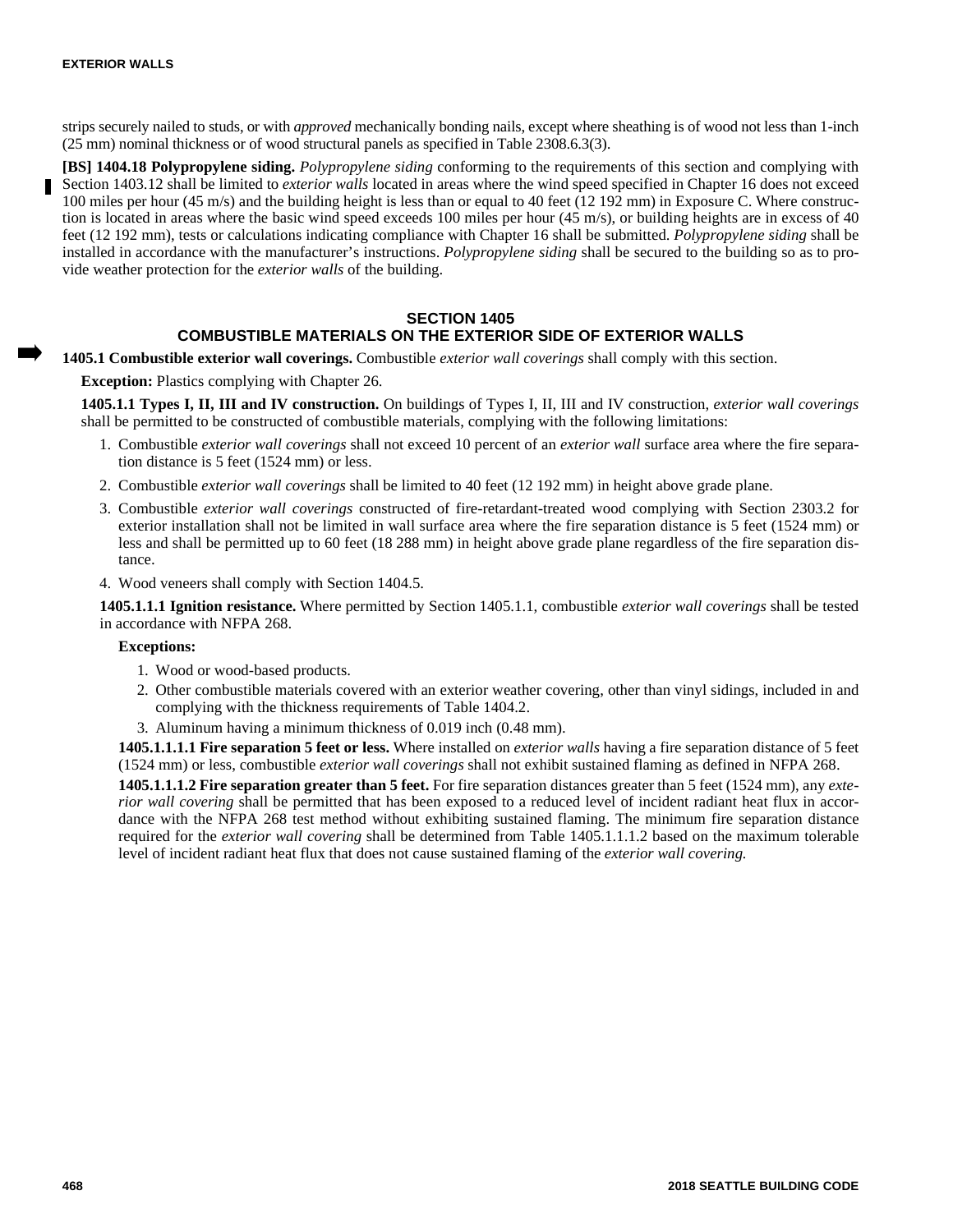| <b>TOLERABLE LEVEL INCIDENT</b><br>FIRE SEPARATION DISTANCE (feet)<br>RADIANT HEAT ENERGY (kW/m <sup>2</sup> ) |            | FIRE SEPARATION DISTANCE (feet) | <b>TOLERABLE LEVEL INCIDENT</b><br><b>RADIANT HEAT ENERGY (kW/m<sup>2</sup>)</b> |  |
|----------------------------------------------------------------------------------------------------------------|------------|---------------------------------|----------------------------------------------------------------------------------|--|
| 5                                                                                                              | 12.5<br>16 |                                 | 5.9                                                                              |  |
| 6                                                                                                              | 11.8       | 17                              | 5.5                                                                              |  |
|                                                                                                                | 11.0       | 18                              | 5.2                                                                              |  |
| 8                                                                                                              | 10.3       | 19                              | 4.9                                                                              |  |
| 9                                                                                                              | 9.6        | 20                              | 4.6                                                                              |  |
| 10                                                                                                             | 8.9        | 21                              | 4.4                                                                              |  |
| 11                                                                                                             | 8.3        | 22                              | 4.1                                                                              |  |
| 12                                                                                                             | 7.7        | 23                              | 3.9                                                                              |  |
| 13                                                                                                             | 7.2        | 24                              | 3.7                                                                              |  |
| 14                                                                                                             | 6.7        | 25                              | 3.5                                                                              |  |
| 15                                                                                                             | 6.3        |                                 |                                                                                  |  |

**TABLE 1405.1.1.1.2 MINIMUM FIRE SEPARATION FOR COMBUSTIBLE EXTERIOR WALL COVERINGS**

For SI: 1 foot = 304.8 mm, 1 Btu/ $H^2 \cdot {}^{\circ}F = 0.0057$  kW/m<sup>2</sup>  $\cdot$  K.

**1405.1.2 Location.** Combustible *exterior wall coverings* located along the top of *exterior walls* shall be completely backed up by the *exterior wall* and shall not extend over or above the top of the *exterior wall.*

**1405.1.3 Fireblocking.** Where the combustible *exterior wall covering* is furred out from the *exterior wall* and forms a solid surface, the distance between the back of the *exterior wall covering* and the *exterior wall* shall not exceed 1-5/8 inches (41 mm). The concealed space thereby created shall be fireblocked in accordance with Section 718.

**Exception:** The distance between the back of the *exterior wall covering* and the *exterior wall* shall be permitted to exceed 1-5/8 inches (41 mm) where the concealed space is not required to be fireblocked by Section 718.

# **SECTION 1406 METAL COMPOSITE MATERIALS (MCM)**

**1406.1 General.** The provisions of this section shall govern the materials, construction and quality of *metal composite materials (MCM)* for use as *exterior wall coverings* in addition to other applicable requirements of Chapters 14 and 16.

**1406.2 Exterior wall finish.** MCM used as *exterior wall* finish or as elements of balconies and similar projections and bay and oriel windows to provide cladding or weather resistance shall comply with Sections 1406.4 through 1406.14.

**1406.3 Architectural trim and embellishments.** MCM used as architectural *trim* or embellishments shall comply with Sections 1406.7 through 1406.14.

**1406.4 Structural design.** MCM systems shall be designed and constructed to resist wind loads as required by Chapter 16 for components and cladding.

**1406.5 Approval.** Results of *approved* tests or an engineering analysis shall be submitted to the *building official* to verify compliance with the requirements of Chapter 16 for wind loads.

**1406.6 Weather resistance.** MCM systems shall comply with Section 1402 and shall be designed and constructed to resist wind and rain in accordance with this section and the manufacturer's installation instructions.

**1406.7 Durability.** MCM systems shall be constructed of *approved* materials that maintain the performance characteristics required in Section 1406 for the duration of use.

**1406.8 Fire-resistance rating.** Where MCM systems are used on *exterior walls* required to have a *fire-resistance rating* in accordance with Section 705, evidence shall be submitted to the *building official* that the required *fire-resistance rating* is maintained.

**Exception:** MCM systems not containing foam plastic insulation, which are installed on the outer surface of a fire-resistancerated *exterior wall* in a manner such that the attachments do not penetrate through the entire *exterior wall* assembly, shall not be required to comply with this section.

**1406.9 Surface-burning characteristics.** Unless otherwise specified, MCM shall have a *flame spread index* of 75 or less and a smoke-developed index of 450 or less when tested in the maximum thickness intended for use in accordance with ASTM E84 or UL 723.

**1406.10 Type I, II, III and IV construction.** Where installed on buildings of Type I, II, III and IV construction, MCM systems shall comply with Sections 1406.10.1 through 1406.10.4, or Section 1406.11.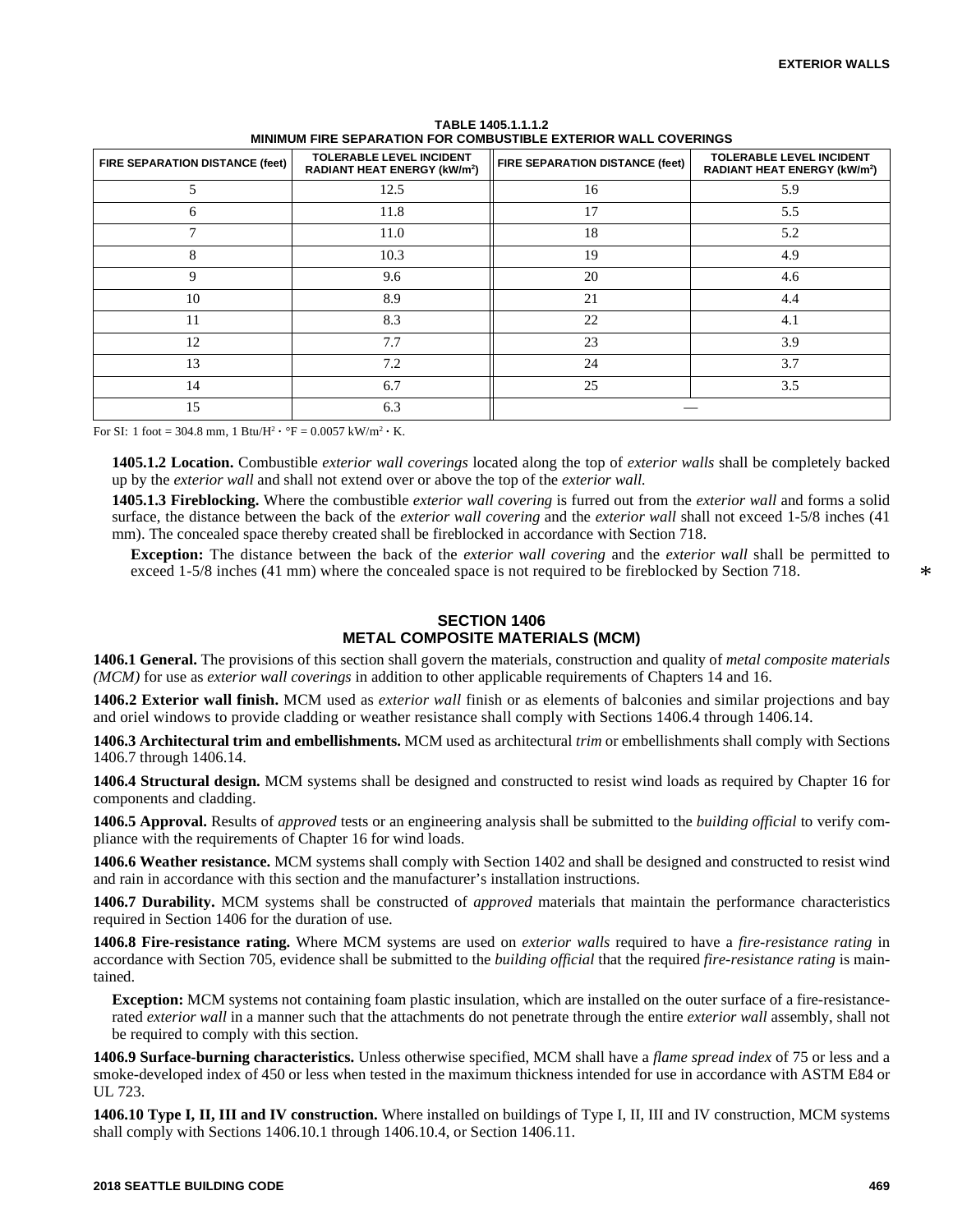**1406.10.1 Surface-burning characteristics.** MCM shall have a *flame spread index* of not more than 25 and a smoke-developed index of not more than 450 when tested as an assembly in the maximum thickness intended for use in accordance with ASTM E84 or UL 723.

**1406.10.2 Thermal barriers.** MCM shall be separated from the interior of a building by an approved thermal barrier consisting of 1/2 -inch (12.7 mm) gypsum wallboard or a material that is tested in accordance with and meets the acceptance criteria of both the Temperature Transmission Fire Test and the Integrity Fire Test of NFPA 275.

**1406.10.3 Thermal barrier not required.** The thermal barrier specified for MCM in Section 1406.10.2 is not required where:

- 1. The MCM system is specifically approved based on tests conducted in accordance with NFPA 286 and with the acceptance criteria of Section 803.1.1.1, UL 1040 or UL 1715. Such testing shall be performed with the MCM in the maximum thickness intended for use. The MCM system shall include seams, joints and other typical details used in the installation and shall be tested in the manner intended for use.
- 2. The MCM is used as elements of balconies and similar projections, architectural *trim* or embellishments.

**1406.10.4 Full-scale tests.** The MCM system shall be tested in accordance with, and comply with, the acceptance criteria of NFPA 285. Such testing shall be performed on the MCM system with the MCM in the maximum thickness intended for use.

**1406.11 Alternate conditions.** MCM and MCM systems shall not be required to comply with Sections 1406.10.1 through 1406.10.4 provided that such systems comply with Section 1406.11.1, 1406.11.2, 1406.11.3 or 1406.11.4.

**1406.11.1 Installations up to 40 feet in height.** MCM shall not be installed more than 40 feet (12 190 mm) in height above grade where installed in accordance with Sections 1406.11.1.1 and 1406.11.1.2.

**1406.11.1.1 Fire separation distance of 5 feet or less.** Where the *fire separation distance* is 5 feet (1524 mm) or less, the area of MCM shall not exceed 10 percent of the *exterior wall* surface.

**1406.11.1.2 Fire separation distance greater than 5 feet.** Where the *fire separation distance* is greater than 5 feet (1524 mm), the area of *exterior wall* surface coverage using MCM shall not be limited.

**1406.11.2 Installations up to 50 feet in height.** MCM shall not be installed more than 50 feet (15 240 mm) in height above grade where installed in accordance with Sections 1406.11.2.1 and 1406.11.2.2.

**1406.11.2.1 Self-ignition temperature.** MCM shall have a self-ignition temperature of 650°F (343°C) or greater when tested in accordance with ASTM D1929.

1406.11.2.2 Limitations. Sections of MCM shall not exceed 300 square feet  $(27.9 \text{ m}^2)$  in area and shall be separated by not less than 4 feet (1219 mm) vertically.

**1406.11.3 Installations up to 75 feet in height (Option 1).** MCM shall not be installed more than 75 feet (22 860 mm) in height above grade plane where installed in accordance with Sections 1406.11.3.1 through 1406.11.3.5.

**Exception:** Buildings equipped throughout with an automatic sprinkler system in accordance with Section 903.3.1.1 shall be exempt from the height limitation.

**1406.11.3.1 Prohibited occupancies.** MCM shall not be permitted on buildings classified as Group A-1, A-2, H, I-2 or I-3 occupancies.

**1406.11.3.2 Nonfire-resistance-rated exterior walls.** MCM shall not be permitted on *exterior walls* required to have a *fire-resistance rating* by other provisions of this code.

**1406.11.3.3 Specifications.** MCM shall be required to comply with all of the following:

- 1. MCM shall have a self-ignition temperature of 650°F (343°C) or greater when tested in accordance with ASTM D1929.
- 2. MCM shall conform to one of the following combustibility classifications when tested in accordance with ASTM D635:

**Class CC1:** Materials that have a burning extent of 1 inch (25 mm) or less when tested at a nominal thickness of 0.060 inch (1.5 mm) or in the thickness intended for use.

**Class CC2:** Materials that have a burning rate of 2-1/2 inches per minute (1.06 mm/s) or less when tested at a nominal thickness of 0.060 inch (1.5 mm) or in the thickness intended for use.

**1406.11.3.4 Area limitation and separation.** The maximum area of a single MCM panel and the minimum vertical and horizontal separation requirements for MCM panels shall be as provided for in Table 1406.11.3.4. The maximum percentage of *exterior wall* area of any story covered with MCM panels shall not exceed that indicated in Table 1406.11.3.4 or the percentage of unprotected openings permitted by Section 705.8, whichever is smaller.

**Exception:** In buildings provided with flame barriers complying with Section 705.8.5 and extending 30 inches (760 mm) beyond the *exterior wall* in the plane of the floor, a vertical separation shall not be required at the floor other than that provided by the vertical thickness of the flame barrier.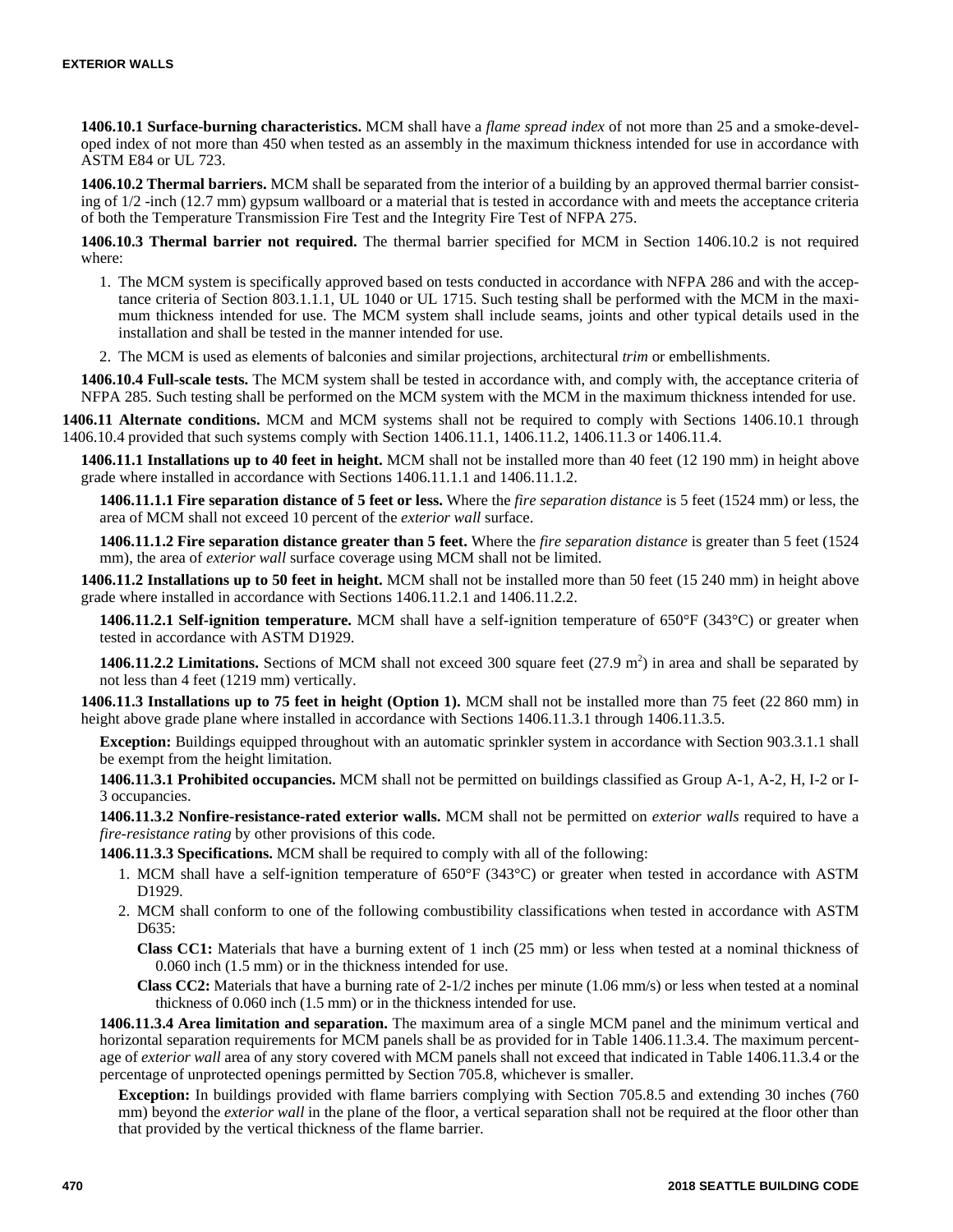| <b>FIRE SEPARATION</b><br><b>DISTANCE</b><br>(feet) | <b>COMBUSTIBILITY</b><br><b>CLASS OF MCM</b> | <b>MAXIMUM PERCENTAGE</b><br>AREA OF EXTERIOR WALL<br><b>COVERED WITH MCM</b><br><b>PANELS</b> | <b>MAXIMUM SINGLE AREA</b><br><b>OF MCM PANELS</b><br>(square feet) | <b>MINIMUM SEPARATION</b><br><b>OF MCM PANELS</b><br>(feet) |            |
|-----------------------------------------------------|----------------------------------------------|------------------------------------------------------------------------------------------------|---------------------------------------------------------------------|-------------------------------------------------------------|------------|
|                                                     |                                              |                                                                                                |                                                                     | Vertical                                                    | Horizontal |
| Less than 6                                         |                                              | Not Permitted                                                                                  | Not Permitted                                                       |                                                             |            |
| 16 or more but less than 11                         | CC <sub>1</sub>                              | 10                                                                                             | 50                                                                  | 8                                                           |            |
|                                                     | CC2                                          | Not Permitted                                                                                  | Not Permitted                                                       |                                                             |            |
| 11 or more but less than or<br>equal to 30          | CC <sub>1</sub>                              | 25                                                                                             | 90                                                                  | 6                                                           |            |
|                                                     | CC2                                          | 15                                                                                             | 70                                                                  | 8                                                           |            |
| More than 30                                        | CC <sub>1</sub>                              | 50                                                                                             | Not Limited                                                         | $3^a$                                                       |            |
|                                                     | CC2                                          | 50                                                                                             | 100                                                                 | $6^{\rm a}$                                                 |            |

**TABLE 1406.11.3.4 AREA LIMITATION AND SEPARATION REQUIREMENTS FOR MCM PANELS**

For SI: 1 foot = 304.8 mm, 1 square foot =  $0.0929$  m<sup>2</sup>.

a. For reductions in the minimum vertical separation, see Section 1406.11.3.4.

**1406.11.3.5 Automatic sprinkler system increases.** Where the building is equipped throughout with an automatic sprinkler system in accordance with Section 903.3.1.1, the maximum percentage area of *exterior wall* of any story covered with MCM panels and the maximum square footage of a single area of MCM panels in Table 1406.11.3.4 shall be increased 100 percent. The area of MCM panels shall not exceed 50 percent of the *exterior wall* area of any story or the area permitted by Section 705.8 for unprotected openings, whichever is smaller.

**1406.11.4 Installations up to 75 feet in height (Option 2).** MCM shall not be installed more than 75 feet (22 860 mm) in height above grade plane where installed in accordance with Sections 1406.11.4.1 through 1406.11.4.4.

**Exception:** Buildings equipped throughout with an automatic sprinkler system in accordance with Section 903.3.1.1 shall be exempt from the height limitation.

**1406.11.4.1 Minimum fire separation distance.** MCM shall not be installed on any wall with a fire separation distance less than 30 feet (9 144 mm).

**Exception:** Where the building is equipped throughout with an *automatic sprinkler system* in accordance with Section 903.3.1.1, the fire separation distance shall be permitted to be reduced to not less than 20 feet (6096 mm).

**1406.11.4.2 Specifications.** MCM shall be required to comply with all of the following:

- 1. MCM shall have a self-ignition temperature of 650°F (343°C) or greater when tested in accordance with ASTM D<sub>1929</sub>.
- 2. MCM shall conform to one of the following combustibility classifications when tested in accordance with ASTM D635:

**Class CC1:** Materials that have a burning extent of 1 inch (25 mm) or less when tested at a nominal thickness of 0.060 inch (1.5 mm), or in the thickness intended for use.

**Class CC2:** Materials that have a burning rate of 2-1/2 inches per minute (1.06 mm/s) or less when tested at a nominal thickness of 0.060 inch (1.5 mm), or in the thickness intended for use.

**1406.11.4.3 Area and size limitations.** The aggregate area of MCM panels shall not exceed 25 percent of the area of any *exterior wall* face of the story on which those panels are installed. The area of a single MCM panel installed above the first story above grade plane shall not exceed 16 square feet  $(1.5 \text{ m}^2)$  and the vertical dimension of a single MCM panel shall not exceed 4 feet (1219 mm).

**Exception:** Where the building is equipped throughout with an *automatic sprinkler system* in accordance with Section 903.3.1.1, the maximum aggregate area of MCM panels shall be increased to 50 percent of the *exterior wall* face of the story on which those panels are installed and there shall not be a limit on the maximum dimension or area of a single MCM panel.

**1406.11.4.4 Vertical separations.** Flame barriers complying with Section 705.8 and extending 30 inches (762 mm) beyond the *exterior wall* or a vertical separation of not less than 4 feet (1219 mm) in height shall be provided to separate MCM panels located on the *exterior walls* at one-story intervals.

**Exception:** Buildings equipped throughout with an *automatic sprinkler system* in accordance with Section 903.3.1.1.

**1406.12 Type V construction.** MCM shall be permitted to be installed on buildings of Type V construction.

**1406.13 Foam plastic insulation.** MCM systems containing foam plastic insulation shall also comply with the requirements of Section 2603.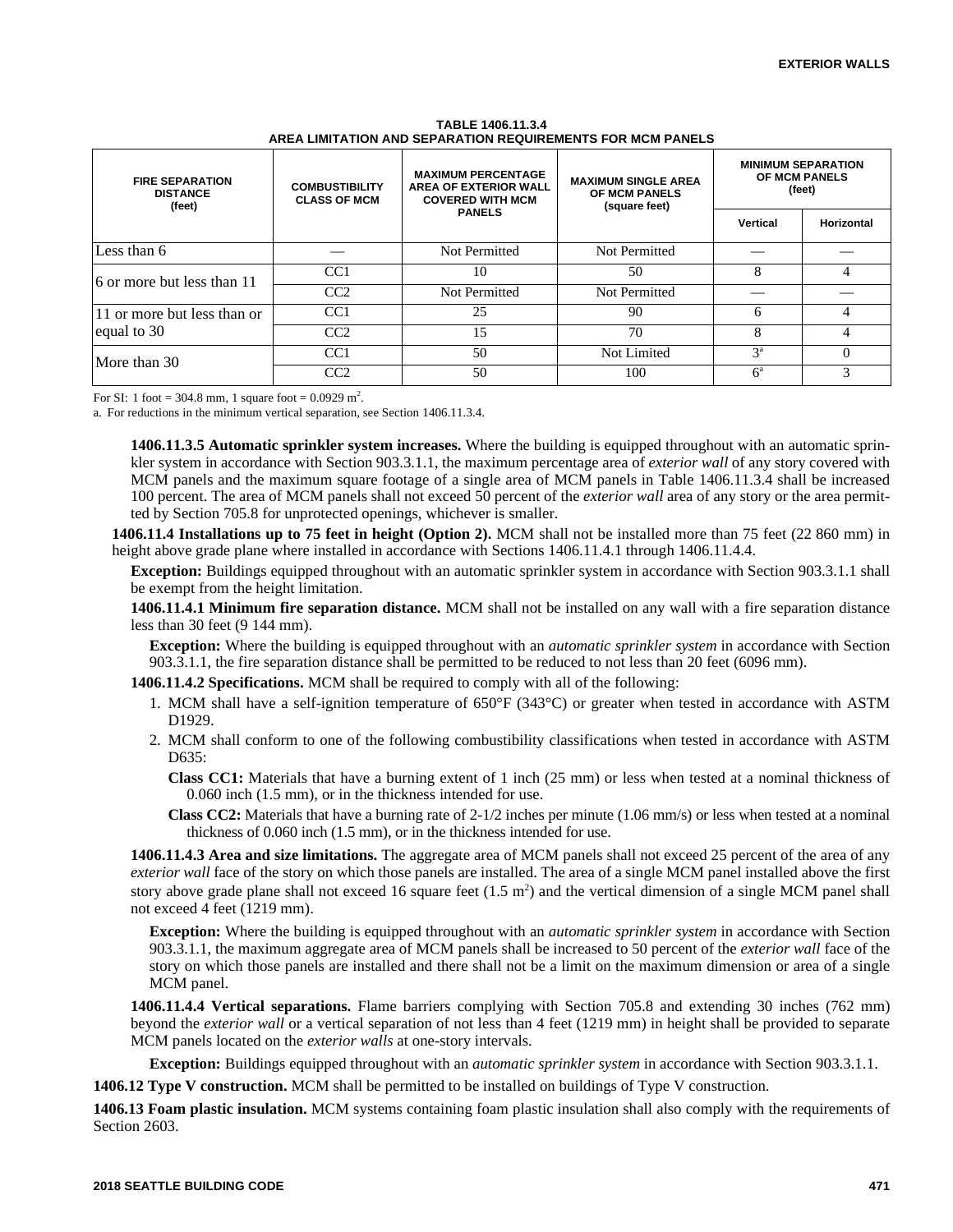**1406.14 Labeling.** MCM shall be labeled in accordance with Section 1703.5.

# **SECTION 1407 EXTERIOR INSULATION AND FINISH SYSTEMS (EIFS)**

**1407.1 General.** The provisions of this section shall govern the materials, construction and quality of *exterior insulation and finish systems* (EIFS) for use as *exterior wall coverings* in addition to other applicable requirements of Chapters 7, 14, 16, 17 and 26.

**1407.2 Performance characteristics.** EIFS shall be constructed such that it meets the performance characteristics required in ASTM E2568.

**[BS] 1407.3 Structural design.** The underlying structural framing and substrate shall be designed and constructed to resist loads as required by Chapter 16.

**1407.4 Weather resistance.** EIFS shall comply with Section 1402 and shall be designed and constructed to resist wind and rain in accordance with this section and the manufacturer's application instructions.

**1407.4.1 EIFS with drainage.** EIFS with drainage shall have an average minimum drainage efficiency of 90 percent when tested in accordance the requirements of ASTM E2273 and is required on framed walls of Type V construction, Group R1, R2, R3 and R4 occupancies.

**1407.4.1.1 Water-resistive barrier.** For EIFS with drainage, the *water-resistive barrier* shall comply with Section 1403.2 or ASTM E2570.

**1407.5 Installation.** Installation of the EIFS and EIFS with drainage shall be in accordance with the EIFS manufacturer's instructions.

**[S] ((1407.6 Special inspections.** EIFS installations shall comply with the provisions of Sections 1704.2 and 1705.16.))

# **SECTION 1408**

# **HIGH-PRESSURE DECORATIVE EXTERIOR-GRADE COMPACT LAMINATES (HPL)**

**1408.1 General.** The provisions of this section shall govern the materials, construction and quality of High-Pressure Decorative *Exterior-Grade Compact Laminates (HPL)* for use as *exterior wall coverings* in addition to other applicable requirements of Chapters 14 and 16.

**1408.2 Exterior wall finish.** HPL used as *exterior wall covering* or as elements of balconies and similar projections and bay and oriel windows to provide cladding or weather resistance shall comply with Sections 1408.4 through 1408.14.

**1408.3 Architectural trim and embellishments.** HPL used as architectural trim or embellishments shall comply with Sections 1408.7 through 1408.14.

**[BS] 1408.4 Structural design.** HPL systems shall be designed and constructed to resist wind loads as required by Chapter 16 for components and cladding.

**1408.5 Approval.** Results of approved tests or an engineering analysis shall be submitted to the building official to verify compliance with the requirements of Chapter 16 for wind loads.

**1408.6 Weather resistance.** HPL systems shall comply with Section 1402 and shall be designed and constructed to resist wind and rain in accordance with this section and the manufacturer's instructions.

**1408.7 Durability.** HPL systems shall be constructed of approved materials that maintain the performance characteristics required in Section 1408 for the duration of use.

**1408.8 Fire-resistance rating.** Where HPL systems are used on *exterior walls* required to have a *fire-resistance rating* in accordance with Section 705, evidence shall be submitted to the building official that the required *fire-resistance rating* is maintained.

**Exception:** HPL systems not containing foam plastic insulation, which are installed on the outer surface of a fire-resistancerated *exterior wall* in a manner such that the attachments do not penetrate through the entire *exterior wall* assembly, shall not be required to comply with this section.

**1408.9 Surface-burning characteristics.** Unless otherwise specified, HPL shall have a flame spread index of 75 or less and a smoke-developed index of 450 or less when tested in the minimum and maximum thicknesses intended for use in accordance with ASTM E84 or UL 723.

**1408.10 Type I, II, III and IV construction.** Where installed on buildings of Type I, II, III and IV construction, HPL systems shall comply with Sections 1408.10.1 through 1408.10.4, or Section 1408.11.